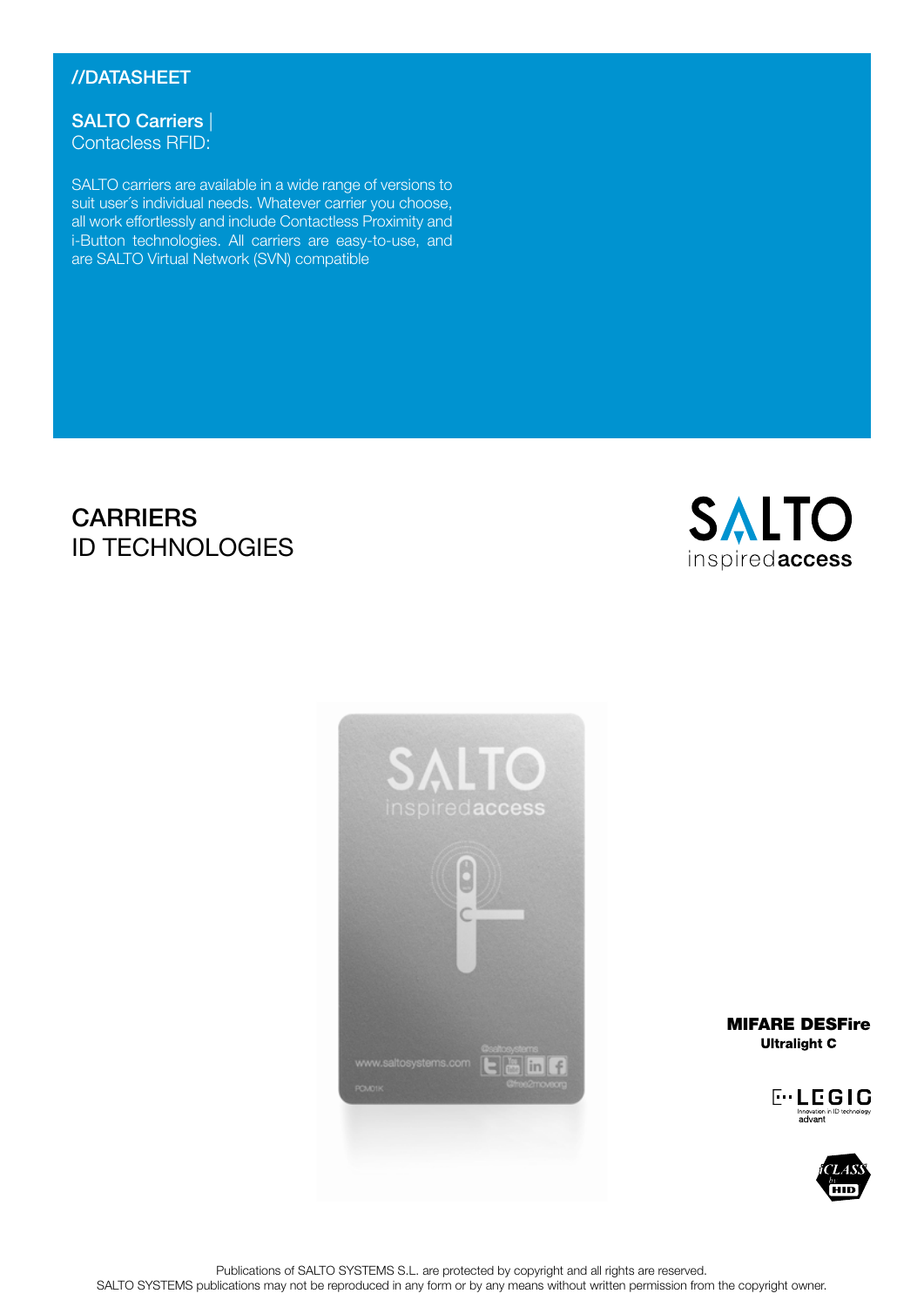- SALTO offers wide range of carriers(Fobs, bracalets, contact less bracelets, contacless fobs, contactless key cards...). There are many available technologies (DESfire, DESfireEV1, Mifare, Mifare plus, Ultralight C, Legic Advant, HID iCLASS® and i-Button).

#### MIFARE / DESFIRE

#### SALTO CONTACLESS CARD PCMxK

#### SALTO contacless Mifare & DESfire smart cards:



- Available in 1 Kbytes / 4 Kbytes of memory
- Available in white, SALTO design and other design (under request).

### MAIN FEATURES:

Mifare RFID contactless technology reads & writes information to contactless smart cards (RFID) compatible with ISO 14443A, ISO 14443B and ISO 15693 standards, and as Mifare, Mifare plus, DESfire, DESfireEV1 technologies. They also allow for updating of the carriers via SALTO Virtual Net (SVN) technology. These SALTO electronic locks are compatible with NFC (Near Field Communication) technology which allows NFC enabled cell phones to act as contactless data carriers to open and control SALTO access controlled doors.

- 13.56MHz contactless RFID identification.
- ISO 14443A, ISO 14443B and ISO 15693, Mifare, DESfire Compatible.
- Near Field Communication (NFC) compatible.
- Key card available: 1Kbyte, 4Kbytes and 8 Kbytes depending on technology.
- Key shape available: ISO 7810 Cards, fobs, bracelets, stickers, watches…
- Reusable key cards.
- SALTO Virtual Network (SVN) compatible².
- FID technology, there's a contactless exchange of information between the card and the reader.
- High security encrypted Proximity cards.
- Multiapplication with other systems using the same card through shared sectors.
- Customized card issuing through the SALTO Authorization Media software (SAM).
- Waterproof cards which can be customized.
- Upgradable: selfprogrammable, ROM, R&W systems available using the same hardware.



SALTO CONTACLESS MIFARE & DESFIRE KEY FOBS:

- Available in 1 Kbytes memory
- Available in different colors SALTO design and other design(under request).

BLUE - BLACK - GREEN - YELLOW - RED



SALTO contacless Mifare & DESfire KEY FOBS BRACELET:



- Available in 1 Kbytes memory • Available in different colors
- SALTO design and other design(under request).

BLUE - BLACK - RED



#### SALTO contacless Mifare & DESfire Bracelet



• Available in 1 Kbytes memory • Available in different colors SALTO design and other design(under request).

#### BLUE - WHITE - GREEN - YELLOW - RED - PiNK





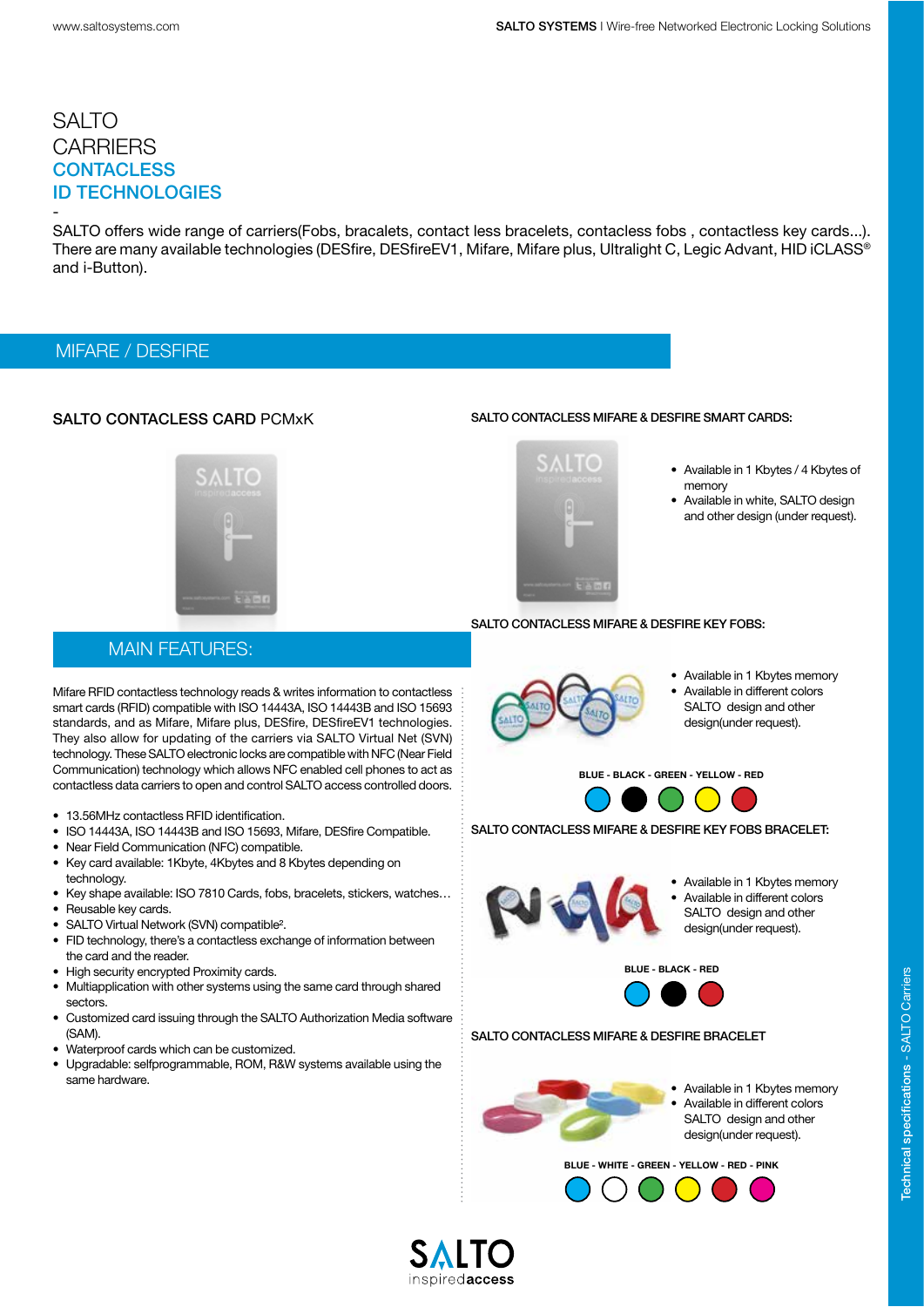SALTO offers wide range of carriers(Fobs, bracalets, contact less bracelets, contacless fobs, contactless key cards...). There are many available technologies (DESfire, DESfireEV1, Mifare, Mifare plus, Ultralight C, Legic Advant, HID iCLASS® and i-Button).

#### HID **iCLASS<sup>®</sup>**

-

#### SALTO CONTACLESS CARD PCMxK



#### MAIN FEATURES:

iCLASS® contactless technology from HID is R&W identification technology based on 13.56 MHz read/write contactless smart card technology. iCLASS® offers enhanced security through encryption. This single-card, contactless solution permits multiapplication with others systems, and with the SVN capabilities, you will acquire a lot of interesting new features for your property access control.

- 13.56MHz contactless RFID identification.
- ISO 14443B2 standard compliant.
- ISO 15693 standard compliant.
- Reusable key cards.
- SALTO Virtual Network (SVN) compatible².
- Read & Write technology, there's a contactless exchange of information between the card and the reader.
- High security, by using password and encrypted Proximity cards.
- Multiapplication with other systems using the same card through shared pages.
- Customized card issuing through the SALTO Authorization Media software (SAM).
- Water proof cards which can be customized.
- Upgradable: ROM, R&W systems available using the same hardware.

#### SALTO contacless HID ICLASS© smart cards:



- Available in 1 Kbytes / 4 Kbytes of memory
- Available in white, SALTO design and other design (under request).

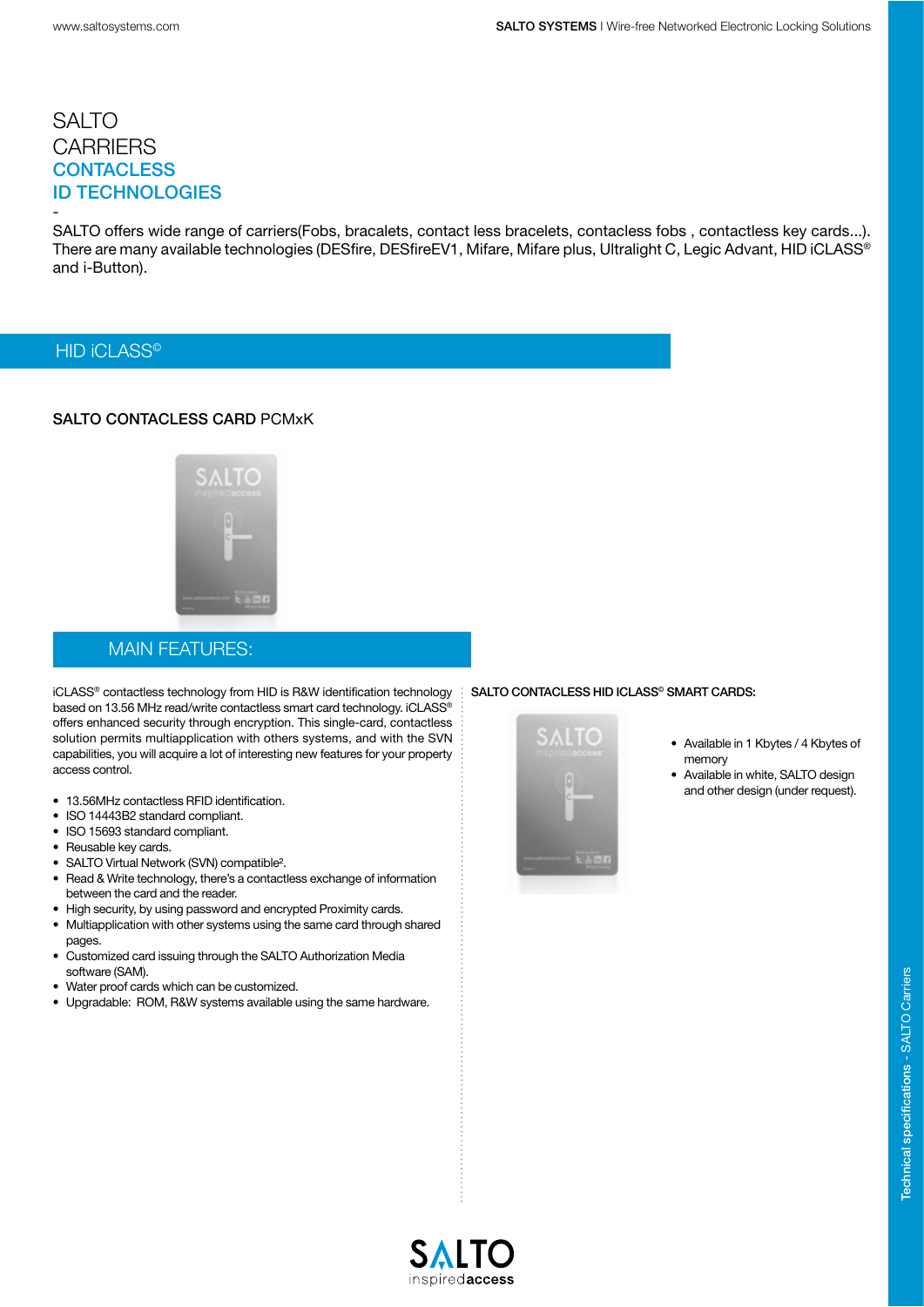- SALTO offers wide range of carriers(Fobs, bracalets, contact less bracelets, contacless fobs, contactless key cards...). There are many available technologies (DESfire, DESfireEV1, Mifare, Mifare plus, Ultralight C, Legic Advant, HID iCLASS® and i-Button).

### LEGIC

#### SALTO CONTACLESS CARD PCMxK



#### SALTO CONTACLESS LEGIC SMART CARDS:

### MAIN FEATURES:

LEGIC Identsystems includes highly integrated LEGIC RF Standard and ISO 15693 and ISO 14443 compliant read/write Chip Sets, Security Modules and Transponder Chips for integration into third party products. A very good option if you already use a Legic transponder system.

SALTO Legic electronic escutcheons are Legic Prime and Advant compatible on the same device.

- 13.56MHz contactless RFID identification.
- Key card available: 256bytes (Legic Prime),1024bytes (Legic Advant and Prime), 4Kbytes (Legic Advant).
- Key shape available: ISO 7810 Cards, fobs, bracelets, stickers, watches…
- Reusable key cards.
- SALTO Virtual Network (SVN) compatible.
- Read & Write technology, there's a contact less exchange of information between the card and the reader.
- High security, by using password and encrypted Proximity cards.
- Multiapplication with other systems using the same card through shared pages.
- Customized card issuing through the Legic SAM protocol.
- Water proof cards which can be customized.



- Available in 256 bytes / 1024 bytes of memory
- Available in white, SALTO design and other design (under request).

# SALTO contacless LEGIC KEY FOBS:



- Available in 256 bytes memory
- Available in different colors SALTO design and other design(under request).

BLUE - BLACK - GREEN - YELLOW - RED



SALTO contacless LEGIC KEY FOBS BRACELET:



- Available in 256 bytes memory
- Available in different colors SALTO design and other design(under request).

BLUE - BLACK - RED



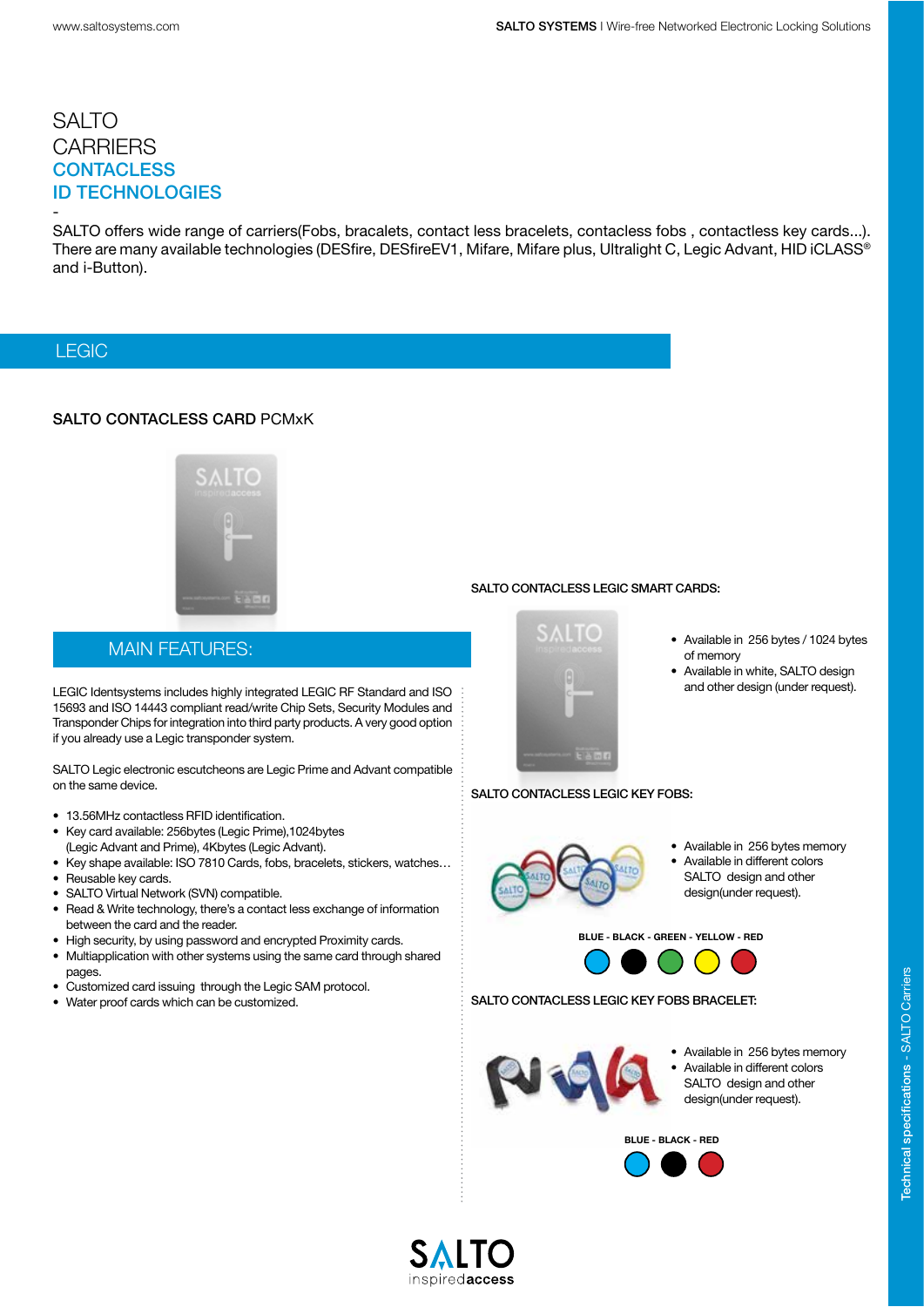- SALTO offers wide range of carriers(Fobs, bracalets, contact less bracelets, contacless fobs, contactless key cards...). There are many available technologies (DESfire, DESfireEV1, Mifare, Mifare plus, Ultralight C, Legic Advant, HID iCLASS® and i-Button).

### i-BUTTON SMILE

#### SALTO **i-BUTTON KFY**



#### MAIN FEATURES:

The i-Button technology is a robust and ergonomic technology due to the : SALTO CONTACLESS i-BUTTON KEY: design of the fob and the lock.

Smart, secure and innovative, SMILE XS4 electronic handle sets need no hard wiring and provide a modern solution to the problem of lost keys or masterkeys. No software or computer is required for programming the SMILE handle sets.

- Access given through contact by electronic i-Button.
- Simple and intuitive use due to the smart design of the i-Button and the electronic lock reader.
- A red programming tag controls 1 or more SMILE locks in a system.
- User tags supplied with deletion cards that can be filed away and used for lost tag deletion.
- Complete lock reset option.
- Handle sets can be programmed to be set in passage mode.
- Passage mode setting can be restricted to authorised users only.
- Extremely resistant system suitable for all kinds of environments.
- High security, by using password and encrypted i-Button fobs.
- i-Buttons can be customized by numeration.
- i-Buttons are water proof.



• SALTO i-Button key models are available in different colors.

GREY - BLACK - GREEN - YELLOW - RED



SALTO contacless i-BUTTON KEY BRACELET:



SALTO i-Button baracelets models are available in different colors.



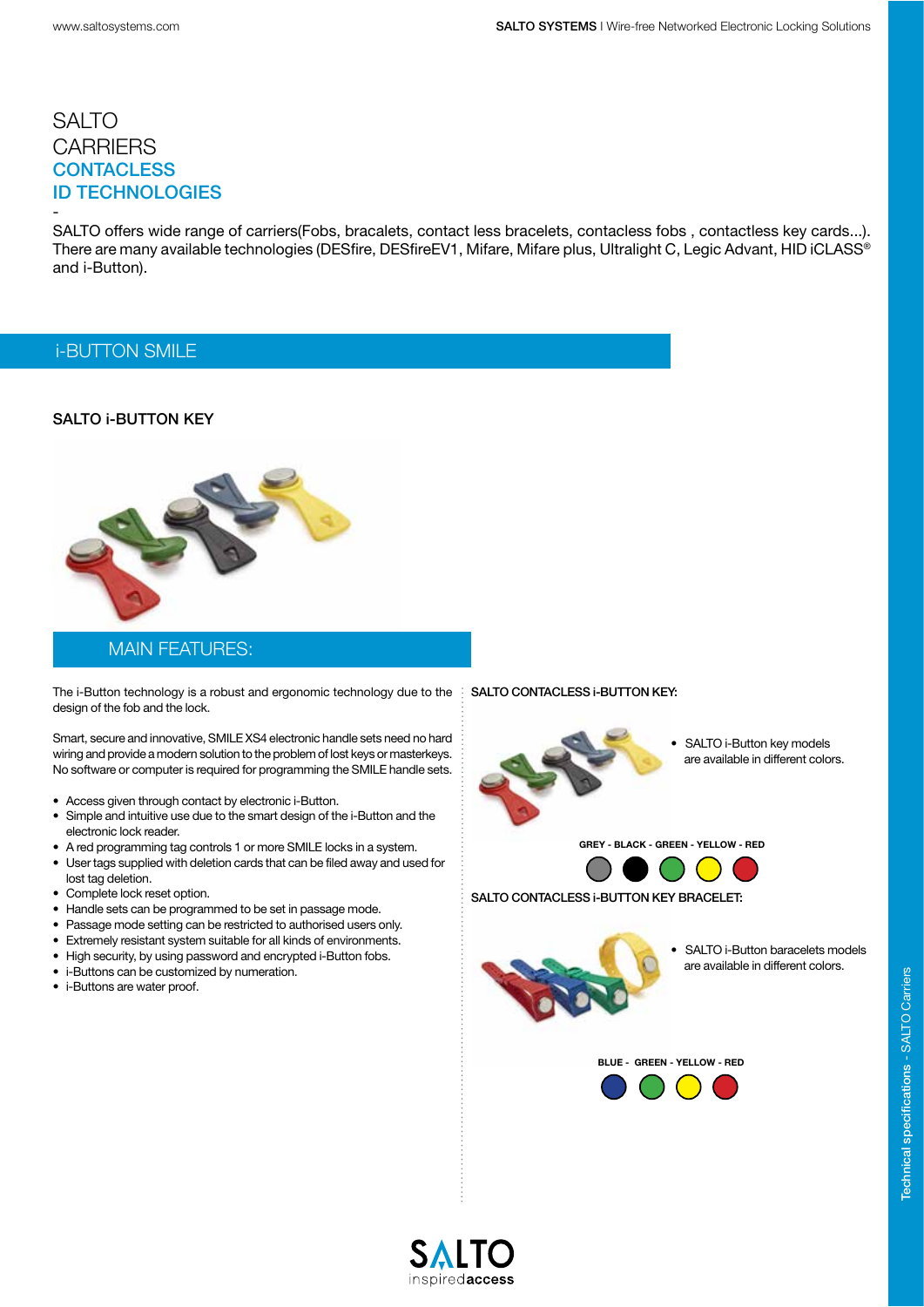- SALTO offers wide range of carriers(Fobs, bracalets, contact less bracelets, contacless fobs, contactless key cards...). There are many available technologies (DESfire, DESfireEV1, Mifare, Mifare plus, Ultralight C, Legic Advant, HID iCLASS® and i-Button).

#### i-BUTTON ROM

#### SALTO **i-BUTTON KFY**



#### MAIN FEATURES:

The i-Button technology is a robust and ergonomic technology due to the  $\ddot{\cdot}$ design of the fob and the lock. This mid-range ROM system allows you to audit a large number of events in your locks.

- Access given through contact by electronic i-Button.
- Simple and intuitive use due to the smart design of the i-Button and the electronic lock reader.
- Extremely resistant system suitable for all kinds of environments.
- Different sort of i-Button fobs or bracelets available.
- Reusable keys.
- High security, by using password and encrypted i-Button fobs.
- i-Buttons can be customized by numeration.
- i-Buttons are water proof.

#### SALTO CONTACLESS i-BUTTON KEY:



• Available in 512 bytes of memory. SALTO i-Button key models are available in different colors.

GREY - BLACK - GREEN - YELLOW - RED



SALTO CONTACLESS i-BUTTON KEY BRACELET:



• Available in 512 bytes of memory. SALTO i-Button baracelets models are available in different colors.